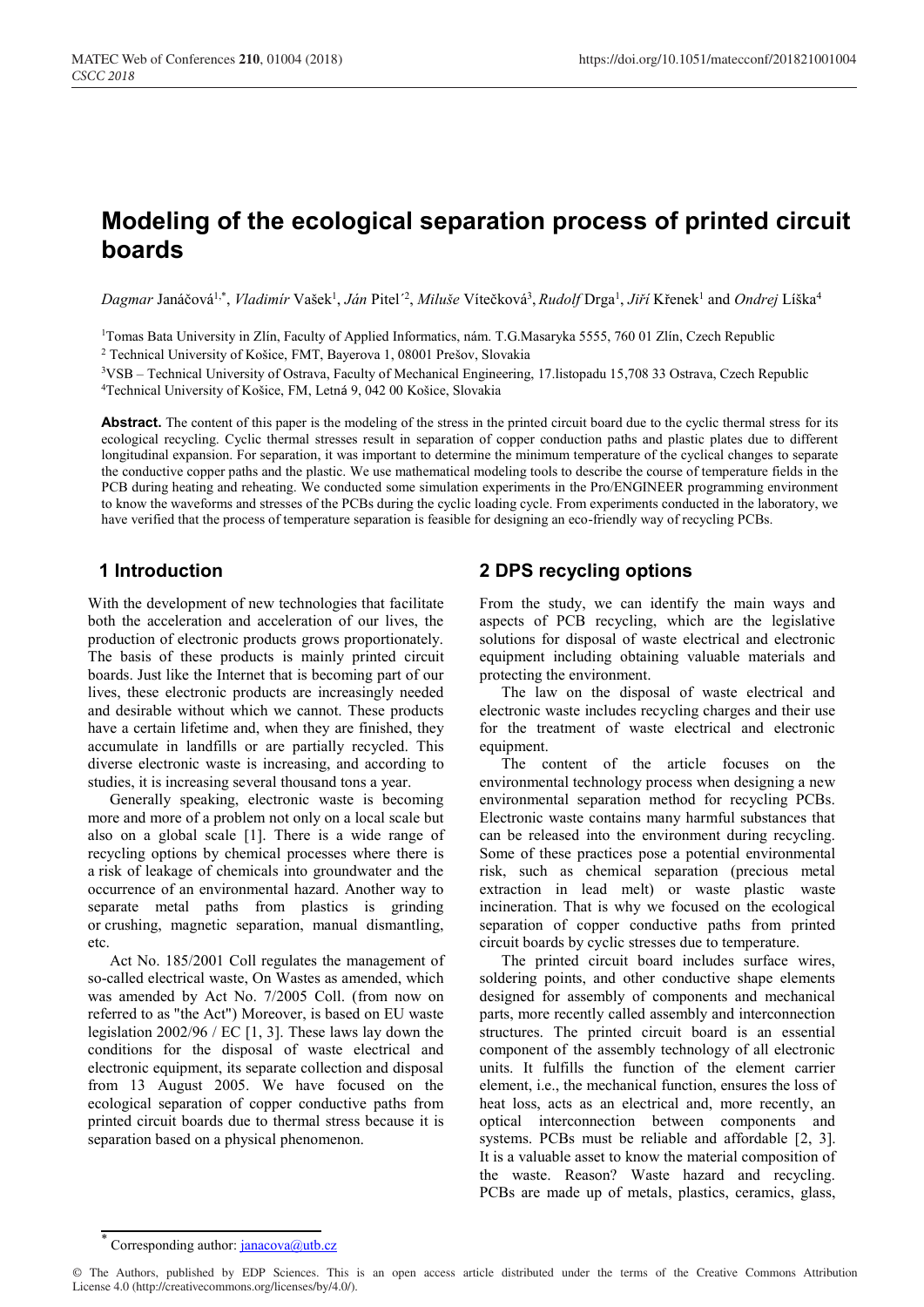and halogens. The weights of individual materials depend primarily on the type of DPS. One ton of PCB waste can be 120-150 kg of copper, 10-15 kg of tin and lead and up to 10 kg of gold, silver, and platinum [4, 11].

#### **2.1 Phenomena affecting the thermal separation of PCBs**

#### *2.1.1 Length thermal expansion of materials*

When the solid body temperature changes, the body dimensions change. This is thermal expansion. For bodies that have a predominant length, we talk about thermal length expansion. Thermal expansion is a consequence of the distancing of mean distances between the particle of a substance due to its greater misalignment. The dependence of the elongation on the type of material is expressed using the temperature coefficient of the length expansion  $\alpha$ . It is in physical tables, and the unit is  $K^{-1}$  [3, 6].





**Fig. 1.** Different longitudinal expansion of two materials.

The shear stress that is required to separate the two plates is described by Hook's law [2].

$$
\sigma_1 = E_1 \cdot \varepsilon_1 \tag{2}
$$

$$
\sigma_2 = E_2 \cdot \varepsilon_2 \tag{3}
$$

where:

 $\sigma_l$  is Resulting shear stress of the first material [Pa]  $\sigma_2$  is Resulting shear stress of the second material [Pa]  $E_I$  is Elastic modulus of the first material [Pa] *E2* is Elastic modulus of the second material [Pa]  $\varepsilon_1$  is Relative elongation of the first material [1]  $\varepsilon_2$  is Relative elongation of the second material [1]

#### **2.2 Temperature field in PCB**

For heat stressing of PCBs, it was also necessary to deal with the mathematical description of thermal fields in PCB during heating and cooling during cyclic loading. In the physical description of continuous heat sharing in a two-layer planar slab, we consider the semi-bounded massive in the interval due to intensive heating from the conductive paths. The analytical solution describing the temperature field in the first layer of the body t1  $(x, \tau)$  is shaped [2].

$$
t_1 = \left[ \sum_{n=0}^{\infty} h^n \left\{ \text{erfc}\left( \frac{(2n+1)b + x}{2\sqrt{a_1 \tau}} - h \cdot \text{erfc}\left( \frac{(2n+1)b - x}{2\sqrt{a_1 \tau}} \right) \right) \middle| (t_o - t_p) + t_p \right] \tag{4}
$$

The temperature distribution in the second layer of the body  $t_2$  ( $x$ ,  $\tau$ ) has the form [2, 6]:

$$
\frac{t_2 - t_p}{t_o - t_p} = \frac{2K_{\varepsilon}}{1 + K_{\varepsilon}} \sum_{n=1}^{\infty} h^{n-1} erfc\left(\frac{x - b + (2n - 1)K_a^{-\frac{1}{2}}b}{2\sqrt{a_2\tau}}\right)
$$
(5)

where:

*a* is Thermal conductivity  $[m^2.s^{-1}]$ *b* is Thickness of the metal layer [m]  $cp_{1,2}$  is Specific heat capacity [J kg<sup>-1</sup>.K<sup>-1</sup>]  $\lambda$  is Coefficient of thermal conductivity  $[W.m^{-1}.K^{-1}]$  $\rho$  is Density [kg.m3]  $t_1$  is Temperature of metal  $\lceil {^{\circ}C} \rceil$ *t2* Temperature of plastic [°C] *to* is Ambient temperature [°C]  $t_p$  is Initial temperature  $[°C]$ *τ* is Time [s],  $K_a$  is Specific constant [1]  $K_p$  is Rigidity [N.mm<sup>-3</sup>] *Kε* is Similarity constant [1] erfc is Error function *n* is Number of members



**Fig. 2.** Graphical display of calculated temperature curves in  $PCB - heating [2]$ .

### **3 Modeling and simulation of PCBs**

We focused on PCB modeling based on the real-world printed circuit board base to simulate temperature transitions and resulting shear stress on the computer directly for a specific sample and then compare it in the lab. Consideration was given to the PCB used, whether it is a single-layer or composite board and also used material. We used a library of materials that are part of SW [2, 5, 11].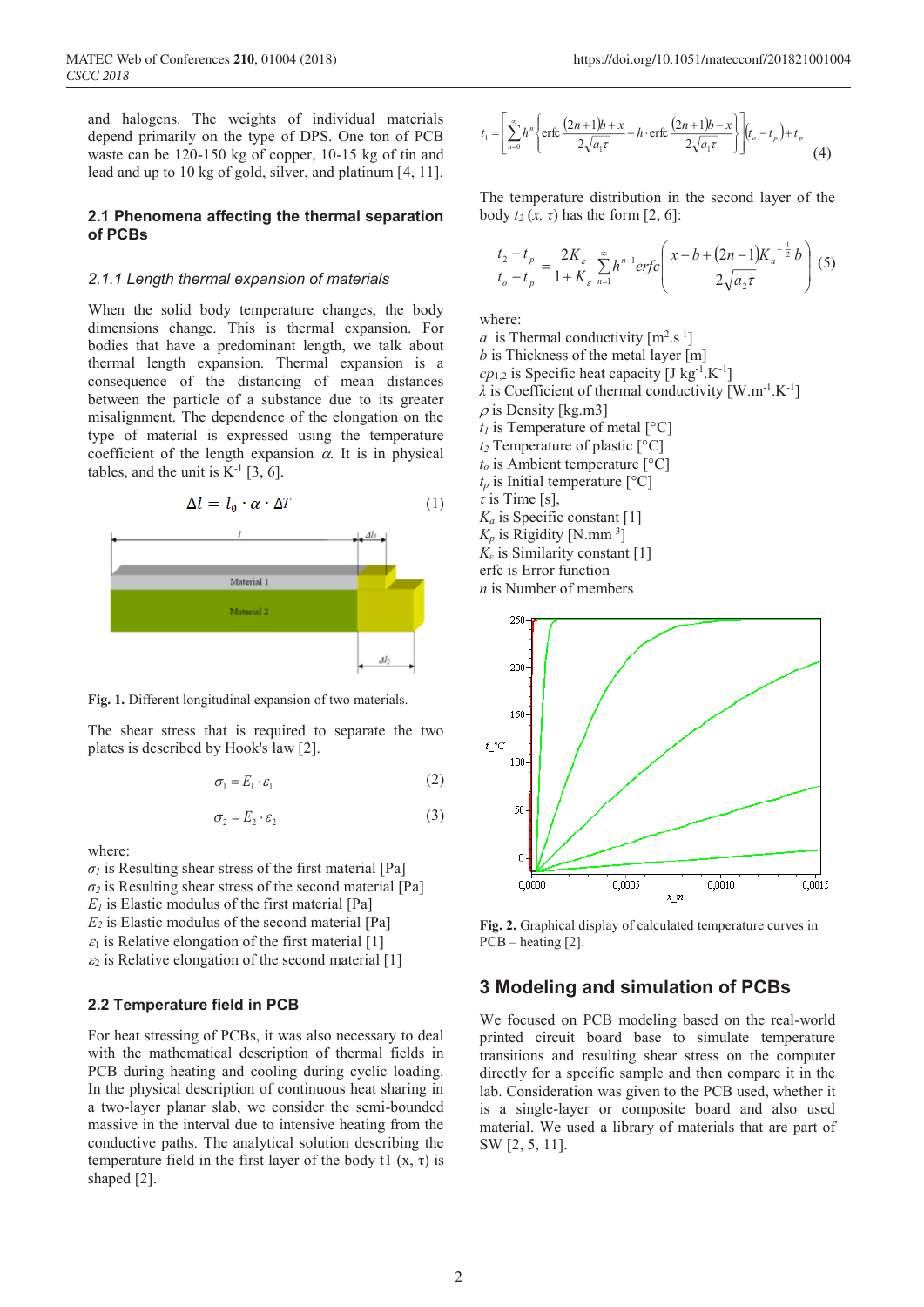

**Fig. 3.** PCB in SW Pro/ENGINEER.

#### **3.2 Shear stress simulation process in PCB**

In Pro/ENGINEER, We chose Pro / Mechanics. Then We picked material from the materials library and assigned geometry. The advantage of this process is that these materials already contain all the properties and physical quantities suitable for simulation. In the next step, We defined the heating at 260°C and boundary conditions. In this simulation, We were warming up the PCB. Once the temperature analysis was completed, We used the resulting temperature distribution for structural analysis [5, 7, 12]. Due to the different lengths of the material, the tension between the materials and the accompanying phenomenon - the shear stress - became apparent. The result of this analysis is presented in Fig. 4. The maximum strain occurred at a point shown red with an arrow. The value of this stress is 492 MPa.



**Fig. 4.** The view maximum stress value 492 MPa.

The temperature distribution is shown in the figure (Fig. 5). The maximum heating temperature reached 225°C. It is also apparent from the figure that the resulting temperature at the heating point depends on the length of the copper conducting paths. During this simulation, the heat flow was gradually removed by the longer copper paths from the heated area and thereby cooled. The paths, which were short or directly ended in the heated area, warmed to a higher temperature [8, 9]. The direct influence of unheated copper paths heated by conductive copper paths. Where paths are too close, we can expect less stress than a place where the paths are far apart.



**Fig. 5.** The Final temperature distribution in PCB. Heating with power 100mW.



**Fig. 6.** A general view of the DPS with warmed paths at 400K for time 60 s.

One result is the stress distribution, which can we see in Figure 8, and further information is the PCD deformation due to stress, as can be seen from the Fig. 7.



**Fig. 7.** PCB deformation due to stress.

The result of the simulation is shown in the bottom picture. It is a reflection of the PCB depending on temperature [10].

# **4 Results of the separation performed under laboratory conditions**

Pictures of separating copper paths from PCBs at separation in the laboratory. Fig. 8 is an older type of PCB. The principle was to carry out cyclical thermal stresses, heating and hard-drying PCBs [2].